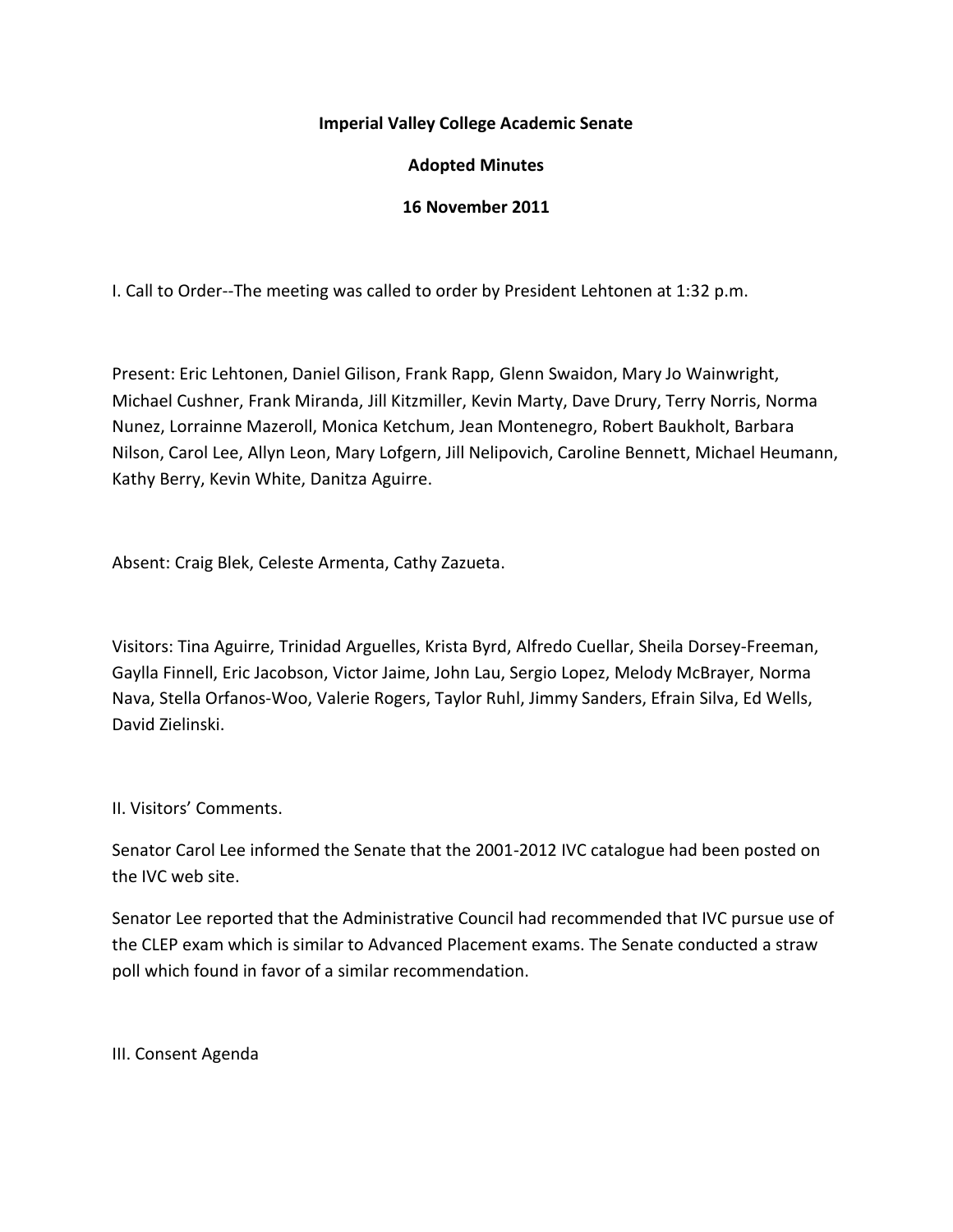M/S/C (Lee/Nilson) to approve the Consent Agenda.

#### IV. Reports

- 1. President—Eric Lehtonen guaranteed that he would see to it that the term *Contingent* be changed to the term *Part-Time* on all future IVC Academic Senate agendas. President Lehtonen informed the Senate that he and Senator Mary Lofgren had attended the California Community College Academic Senate Plenary Session in San Diego on the weekend of 4 November 2011 through 6 November 2011. He further stated that he would discuss the voting which took place on resolutions at that plenary session during his report on "Information Item 5: Plenary Report."
- 2. Past President--There was no Past President report.
- 3. Treasurer—Jill Nelipovich reported that the IVC Academic Senate balance stood at \$4,635.03. Monies had been spent for travel expenses for President Lehtonen and Senator Lofgren to attend the recent California Community College Academic Senate Plenary Session and on expenses for the recent IVC Academic Senate Retreat. Treasurer Nelipovich further requested that any paperwork for any requests for Senate monies be submitted to her in a timely fashion.
- 4. Associated Student Government—There was no Associated Student Government Report.
- 5. Part-Time Faculty—Senator Jean Montenegro reported that part-time faculty were required to pay \$5.00 for flu shots which are free for full-time faculty. Sergio Lopez explained that the flu shots are free only to the first 120 full-time employees who receive them. Victor Jaime further explained that the flu shots are free only to IVCBA members.
- 6. Curriculum Committee—There was no Curriculum Committee report.
- 7. Other Committees—There were no other committee reports.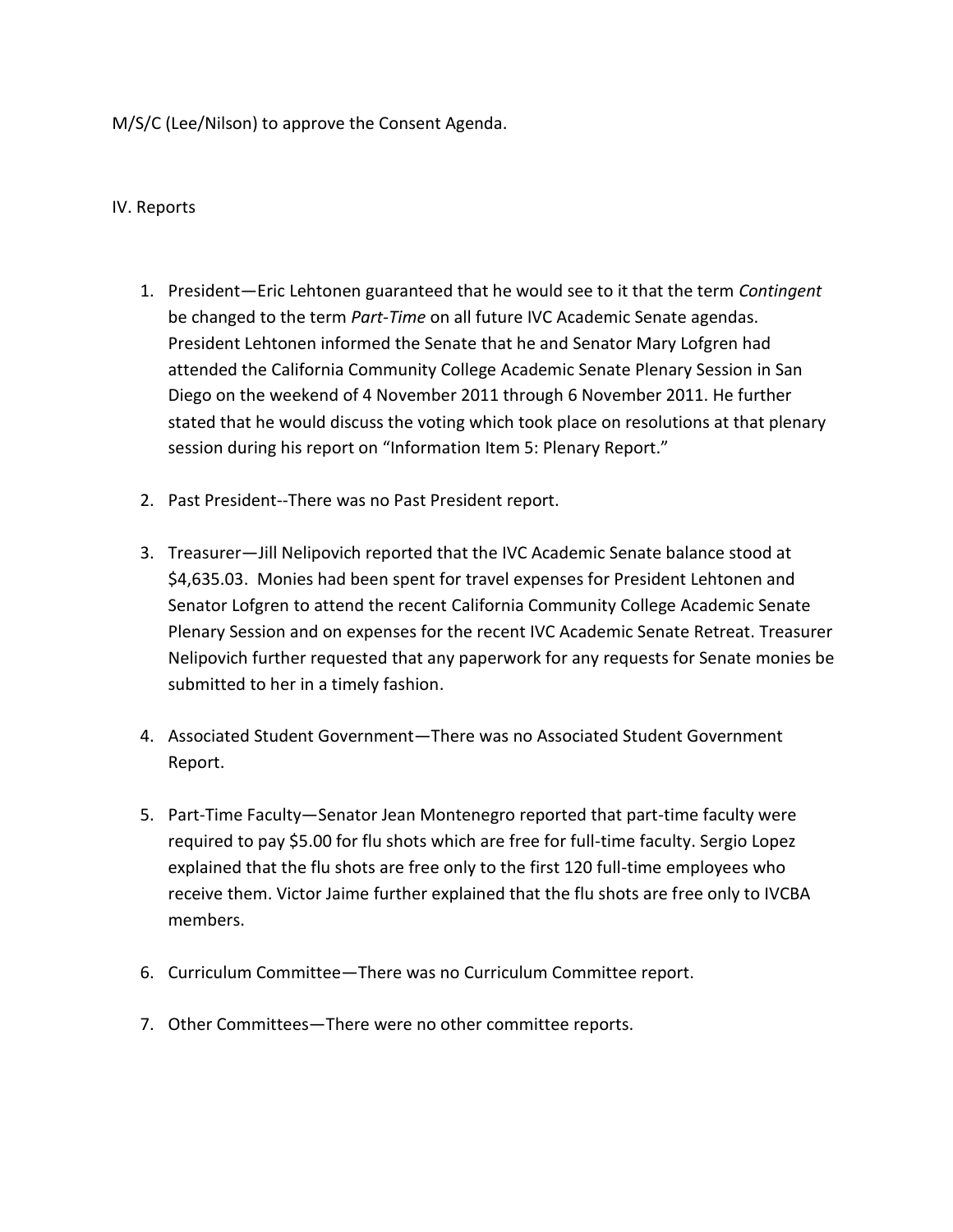## V. Action Items

1. M/S/C (Nilson/Lee) to approve the proposed Academic Calendars for 2013-2014, for good and poor economic times, as corrected.

# VI. Information

- 1. President Lehtonen announced the appointment of Frances Beope and Dr. Jim Fisher to the IVC President Screening Committee.
- 2. Secretary Frank Rapp reported the following survey results: On the question of IVC reverting back to MWF class scheduling—37.0% "Yes," 55.6% "No," 7.4% "Not Sure."

On the question of IVC having a campus hour—57.4% "Yes," 29.6% "No," 13.0% "Not Sure."

On the question of IVC having a final exam block schedule—55.6% "Yes," 37.0% "No," 7.4% "Not Sure."

On the question of IVC not having Spring Break—18.5% "Yes," 70.4% "No," 11.1% "Not Sure."

President Lehtonen stated that he will begin the process of working on the Senate's recommendation that IVC have a campus hour and a final exam block schedule.

- 3. President Lehtonen announced the opening for a College Council faculty representative. He requested that anyone wishing to fill this vacancy communicate so to him no later than 1:30 p.m. on 23 November 2011. Vice-President Daniel Gilison further stated that there are vacancies for two alternate faculty positions on the College Council.
- 4. Jimmy Sanders presented the Senate with schematics showing the possible student desk alternatives in IVC classrooms. John Lau stated that the schematics were being presented as information items only at this time. He further stated his belief that the college would be best served through the formation of a task force of informed stake holders to arrive at the most sensible decisions possible in the time available for making said decisions.

Jimmy Sanders further provided the Senate with a slide show of visual representations of the upcoming remodeling of IVC classroom buildings and of the scheduled construction of new IVC buildings.